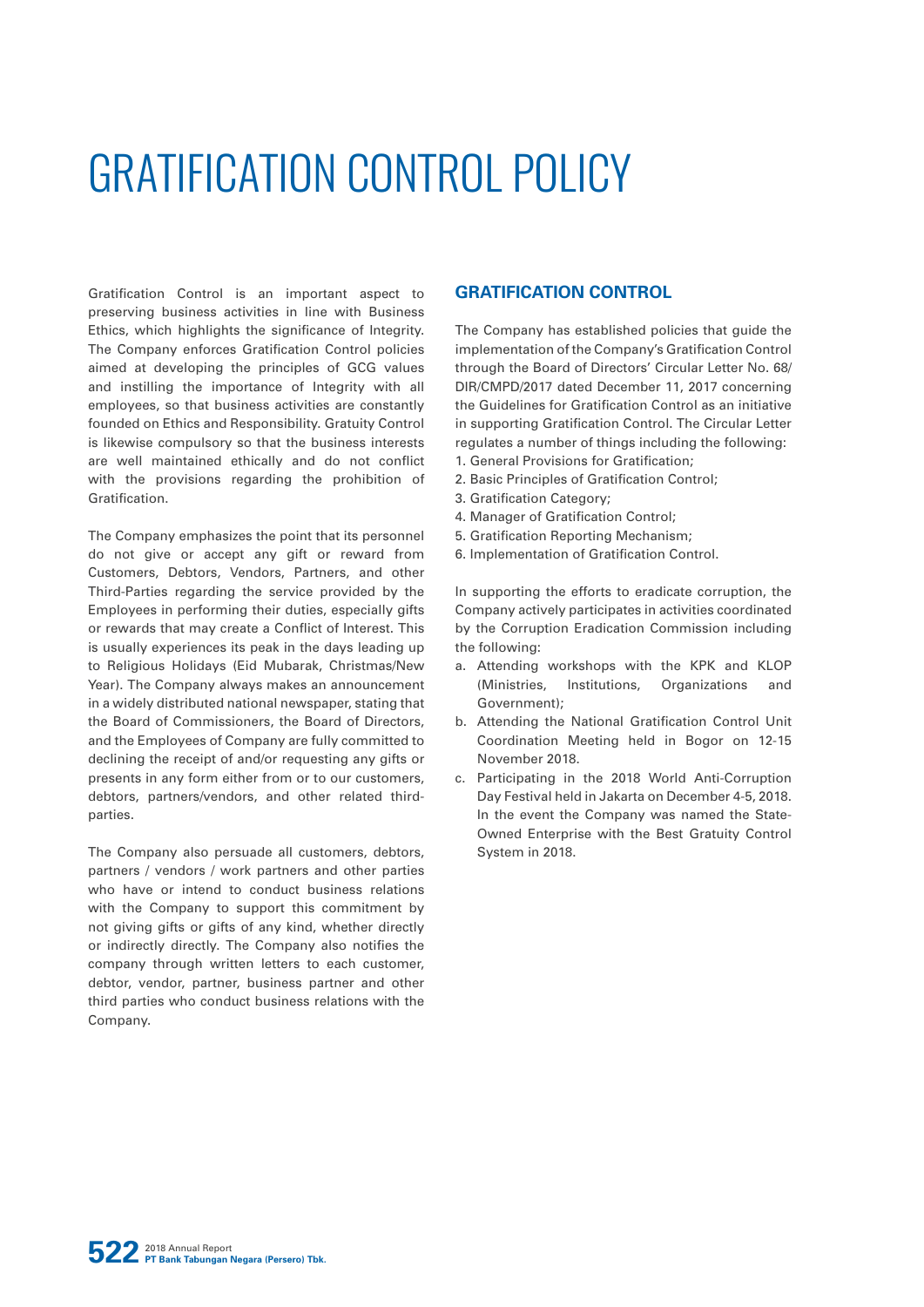Highlights 2018 Management Report Company Profile Management Discussion and Analysis

Business Support **Good Corporate Governance** Corporate Social Responsibility Audited Financial Statements

# **GRATIFICATION REPORTING MECHANISM**

The Company has in place a Gratuity Reporting Mechanism as detailed in the following flowchart:



Description of the Gratification Reporting Mechanism:

- 1. Employees report the receipt of Gratification to the Corruption Eradication Commission (KPK) through the UPG (d. CMPD) by filling out forms prior to 7 working days from the date the Gratuity was received, Gratuities received by the Reporting Entity are to be kept by the Reporting Party until a Decree from the KPK regarding the ownership status of the intended Gratification.
- 2. Submission of the form is sent via UPG e-mail address: upq.btn@btn.co. id

The form used in this Circular Letter is adjusted to the type of gratuity received, with the following explanation:

- a. Use form 1, if gratuities are in the form of cash and include bribery Gratuities;
- b. Use form 2, if gratuities are obtained from official activities with values above the limits of gratification as stipulated in item 6.1 of this Circular Letter;
- c. Use form 3, if the gratification is in the form of food/drinks/parcels in order to welcome the holiday season. But if the gratuities obtained in the framework of the holiday season are provided in the form of money/vouchers/goods then continue to use the form 1.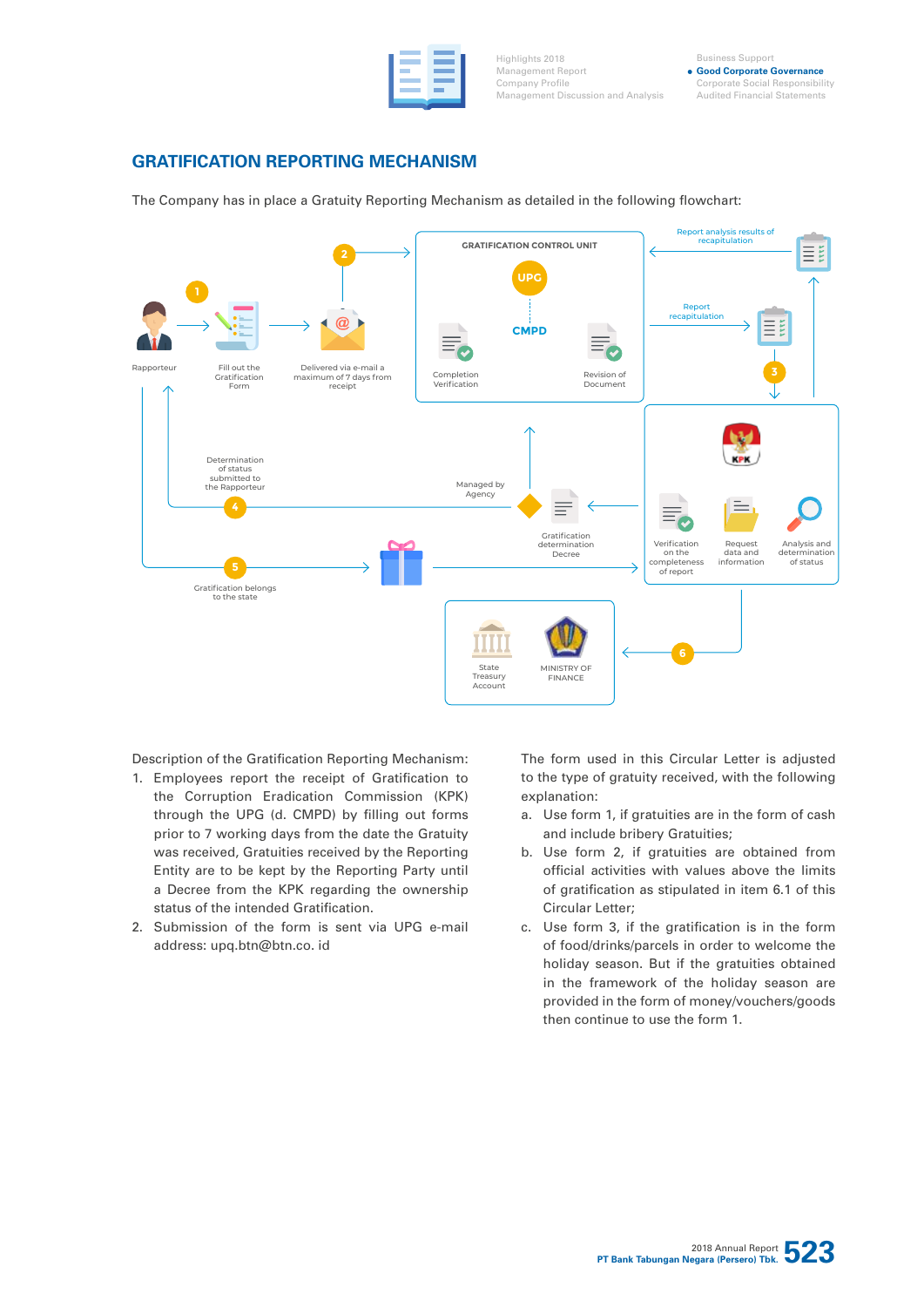Other aspects that must also be considered in completing the data on the form is the inclusion of Work Units, positions, detailed descriptions regarding the chronology/events of the Gratification referred to as well as any contact telephone numbers and e-mail addresses provided the process of clarifying reports by the UPG and KPK.

- 3. The UPG continues the Gratuity report to the KPK within 14 working days after the Gratification report was received by the UPG. Then the KPK handles the Gratification report which includes (1) verification of the comprehensiveness of the Gratification report; (2) request for additional data and information from the related parties; (3) analysis of the receipt of Gratification; and (4) the determination of the ownership status of the Gratuities. The process implemented through the Corruption Eradication Commission to determine the status regarding the receipt of Gratification reports are within 30 working days after the Gratification report was received by the KPK in full.
- 4. The KPK issues a Decree regarding the status of the receipt of the Gratification to the recipient/reporter of the Gratuities and copies it to the UPG no later than 7 working days from the date the decree is stipulated. In the event that the ownership status of the Gratuity is determined to be managed by the agency, the Gratification is submitted by the Bank to the UPG for management.
- 5. In the event that the Corruption Eradication Commission determines the Gratuities as state property, the Reporting/Recipient renders the Gratuities received to the Corruption Eradication Commission no later than 7 working days from the date the decree was issued. Proof of the rendering to the KPK is to be submitted to UPG,
- 6. In the case of Gratuities in the form of cash, then the KPK will deposit the cash that has been rendered by the reporter to the account of the State Treasury and then submits the evidence of its deposit to the Reporting Party. Whereas if the Gratuity rendered is in the form of goods, the KPK will submit it to the Directorate General of State Assets and submit the evidence of submission to the Reporting Party.

# **GRATUITY CONTROL POLICY IMPLEMENTATION**

#### **Integrity Pact**

The Company has in place an "Integrity Pact" program, which is a unified statement from all levels of the Company committing to uphold Morals and Integrity, to Protect and Maintain Reputation, Credibility and the best Interests of the Company by not demanding or receiving Gratuities from parties possessing a Conflict of Interest. The "Integrity Pact" must always be upheld to the highest level, in order to support the Gratification Control activities.

#### **Gratification Control Awareness Program**

On an ongoing basis, in 2018 the Company reimplements the Gratification Control Awareness program as a continuation of the implementation of Gratification policies and Anti-Corruption efforts through several activities, which include the following:

- 1. The use of a PIN stating "Refuse Gratuity" is attached to attire worn by all the Company's employees;
- 2. Dissemination of the Gratification Control Program through Anti-Fraud activities to all the Company's employees at the Head Office and the Branch Offices;
- 3. The issuance of a Pocket Book for the Gratification Control Program;
- 4. The refinement of internal regulations regarding the Company's Gratuity Control Efforts, which are in accordance with the recommendations of the Corruption Eradication Commission (KPK);
- 5. Completion of the Compliance quiz by all employees of the Company, which includes quizzes regarding Gratification Control;
- 6. Announcements in national newspapers regarding the Company's Gratuity Control Program; and
- 7. Statement of Declaration regarding the commitment of the Company to the pursuit of zero corruption in the Head Office and Branch Offices with the Stakeholders and Partners.
- 8. Preparation of the Micro Learning Gratification Control Program conducted through Smartshare media that can be conveniently accessed by all employees of the Company.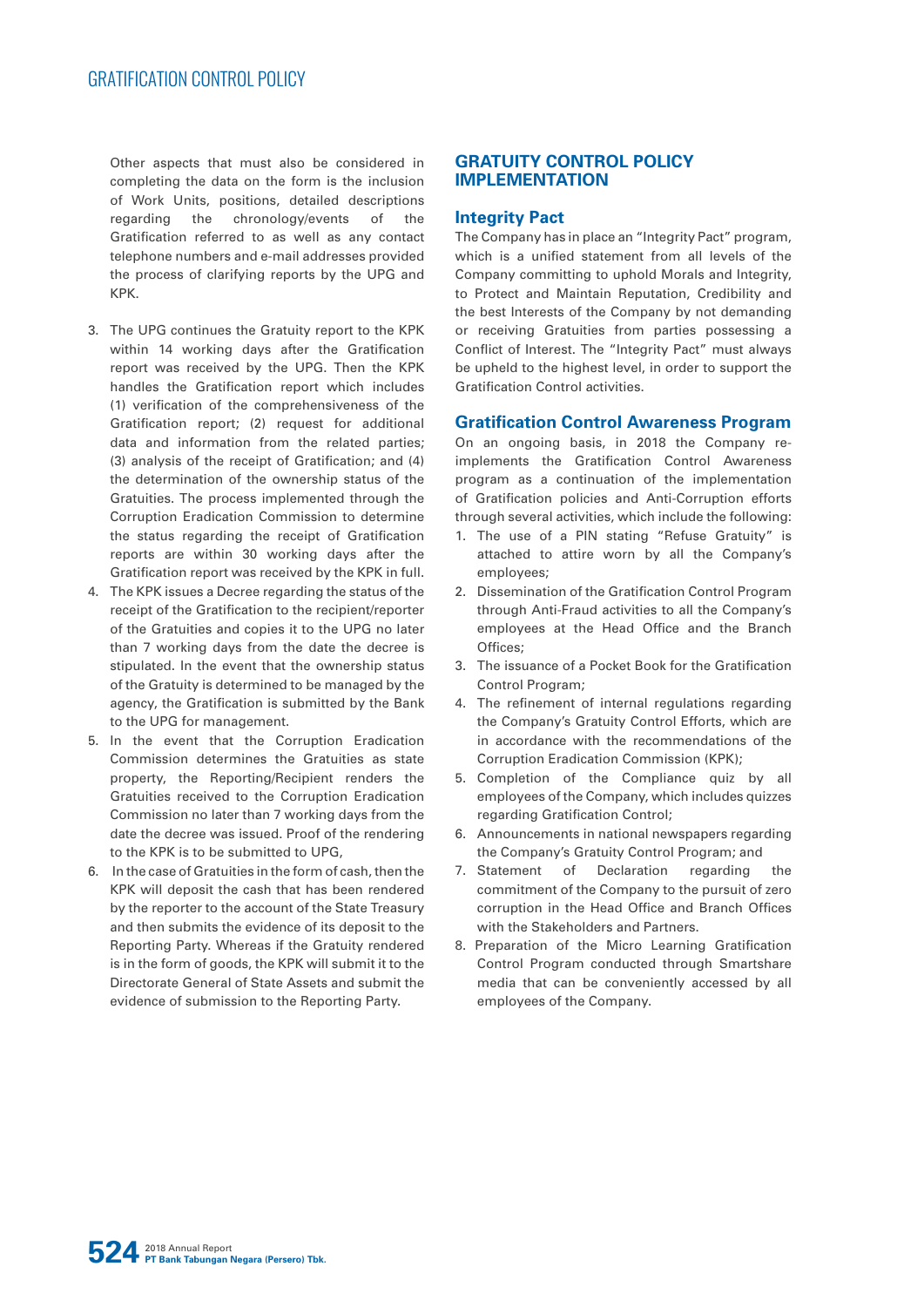Highlights 2018 Management Report Company Profile Management Discussion and Analysis

Business Support **Good Corporate Governance** Corporate Social Responsibility Audited Financial Statements

The Company was awarded the recognition of being a State-Owned Enterprise/Regional Owned Enterprise with the Best Gratuity Control System for 2018. The criteria for evaluation included the completeness of the Gratification Control System tools including the commitments, rules and the Gratuity Control Unit (UPG); Continued innovation of the internal and external socialization, the reporting processes and management quality; quantity of reports concerning Gratuities and the quality of reports, with the following explanation:

# **a. Commitment.**

The Board of Directors and Board of Commissioners have fully committed to prohibit all forms of Criminal Acts of Corruption through the signing of the "Integrity Pact" signed by the Board of Directors and the Board of Commissioners

# **b. Regulations.**

Bank BTN has enforced all regulations regarding the Implementation Guidelines for Gratification Control through the Board of Directors' Circular Letter No. 68/DIR/CMPD/2017 dated December 11, 2017.

# **c. Gratification Control Unit (UPG)**

Bank BTN established the UPG, which comes under the supervision of the Compliance and Governance Division (CMPD), more specifically the Corporate Governance Department. The duties and responsibilities of the UPG includes the dissemination of policies and guidelines across all Work Units and levels of the Bank's organization: receiving and processing Gratuity reports from the Bank's Management and Employees; reviewing Gratification reports and providing the recommendation for the report to be processed by the Gratification Manager or by the KPK and the submission of all Gratification reports received to the KPK.

#### **d. Innovation**

In 2018, Bank BTN initiated several awareness programs concerning Gratification Control including the concept of Micro-Learning in 5 videos concerning Gratification Control, which can be conveniently accessed by all employees through the Smartshare Knowledge Management System media channel. In addition, the Company has likewise organized prize quizzes associated with Gratification Control that are required to be attended by all employees of the Head Office and Branch Offices. Whereas externally it is executed through the publication of information through several leading newspapers regarding the policies of the prohibition of Gratification with Bank BTN employees.

# **e. Quality Management**

Gratification Control in the Bank BTN work environment is exercised through effective Monitoring and Evaluation by the KPK conducted annually. The KPK has ensured that the Control of Gratuities was implemented consistently including the assessment of innovation and the quantity and quality of reporting Gratuities in the Bank BTN work environment.

# **f. Quantity and Quality of Reports**

Quantitatively, the total number of reports of Gratuities received by UPG throughout 2018 were 50 reports. This marked an increased when compared to the previous year with only 21 reports. Whereas in terms of the quality of reports there was an increase in the level of awareness of reporters, which came from various ages, levels, and positions within the Company.

# **REPORT REGARDING THE ACCEPTANCE OF GRATIFICATION**

Throughout 2018, there were 50 reports of Gratuities received from the Head Office and Branch Offices, which consisted of reports concerning Bribery, Official Gratification, and Gratuity of Parcels in the lead up to Religious Holidays.